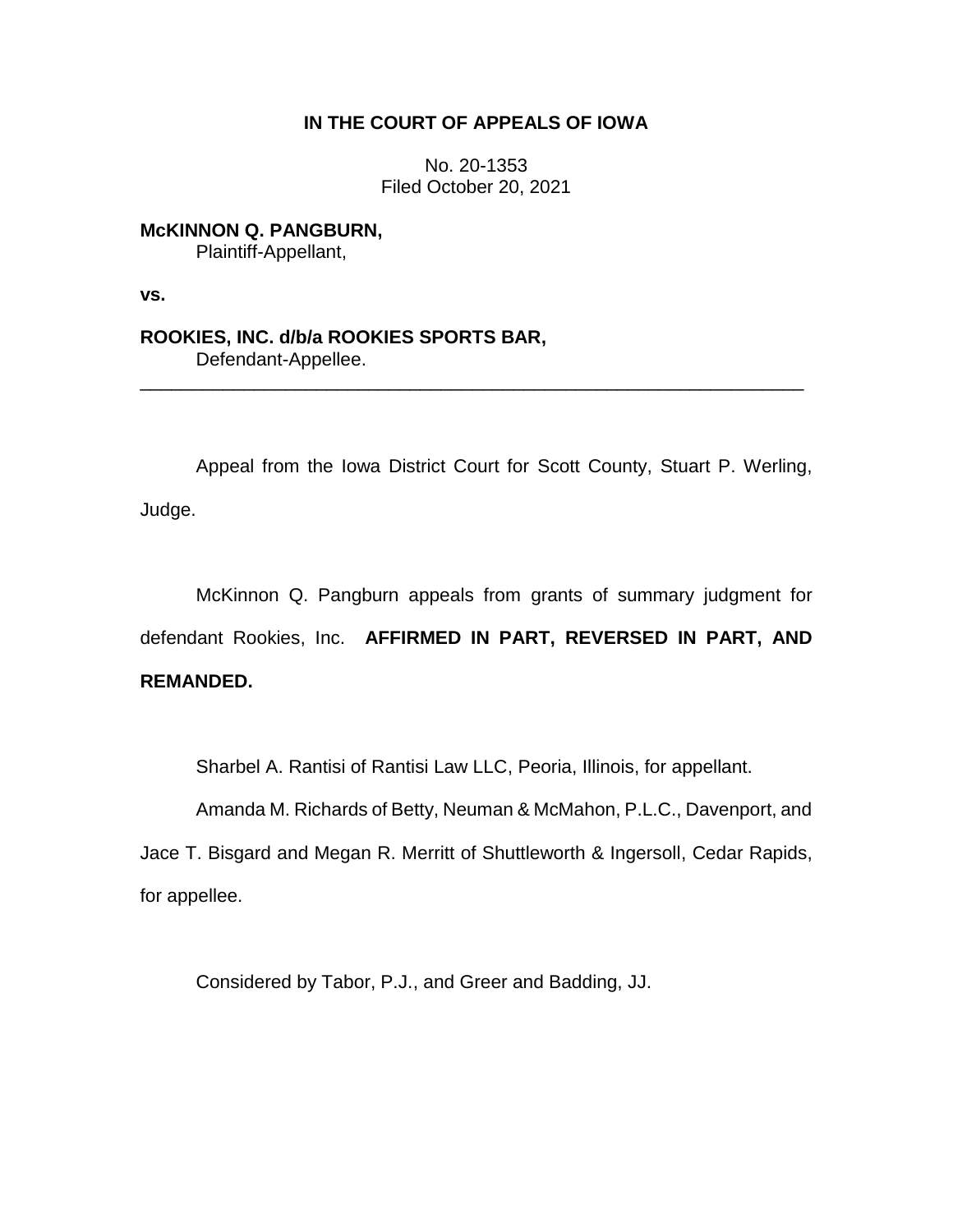### **TABOR, Presiding Judge.**

 $\overline{a}$ 

After a birthday-celebration-gone-wrong, Anthony Keckler assaulted McKinnon Q. Pangburn. Injured and seeking redress, Pangburn filed dram shop and premises liability actions against Rookies Sports Bar. The district court granted summary judgment on both claims. Because the court applied the wrong legal standard on the dram shop claim, we reverse. But the record does not present a jury question on the premises liability claim, so we affirm the grant of summary judgment.

#### **I. Facts and Prior Proceedings**

In March 2017, Devin Allison turned twenty-one years old. Like many people his age, Allison wanted to celebrate this milestone. So he gathered a group of friends, intent on making it a night to remember. But the night took an unexpected turn. And some patrons leaving Rookies Sports Bar encountered trouble in the parking lot.

Rookies offered a unique deal for its newly-of-age patrons. Come in on your twenty-first birthday—or a few days in either direction—and for only \$21, you get twenty-one thirty-two-ounce pitchers of beer.<sup>1</sup> Enticed, Allison's group handed over \$21, and the tap started flowing. And because the deal was so good they did it twice, ordering a second round of pitchers after midnight.

<sup>&</sup>lt;sup>1</sup> Patrons could choose eleven standard sized (sixty-four-ounce) pitchers instead of twenty-one small pitchers.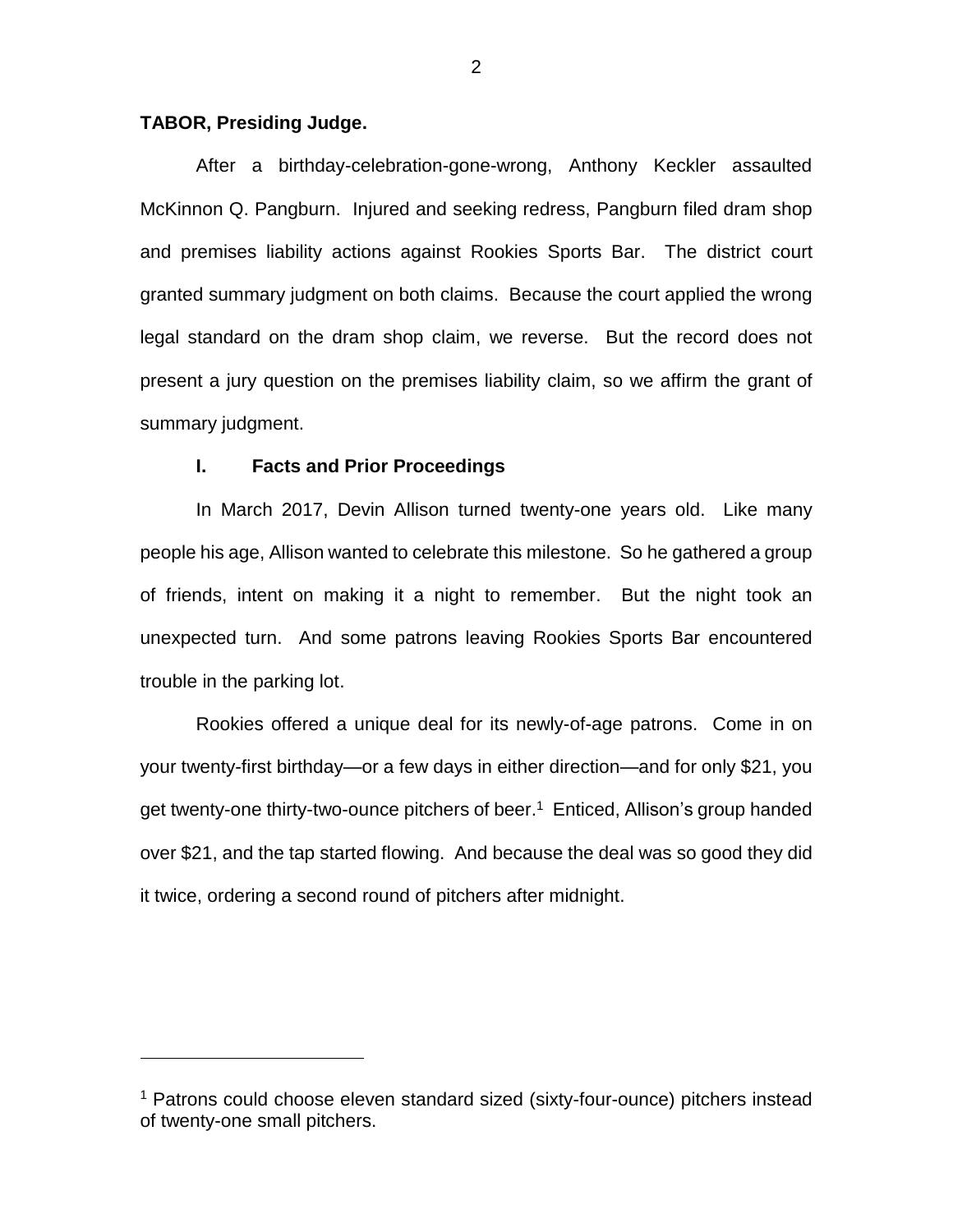Given it was his birthday, Allison wasn't buying. Instead, his friend Brandon Rheingans did. Rheingans went to the bar, ordered the deal, and paid for the pitchers. He also shuttled the beer to the table, two pitchers at a time.<sup>2</sup>

Beer aplenty, the group celebrated. Among Allison's ten friends on hand to celebrate was Anthony Keckler. And although Keckler did not buy the beer, he did help himself to the pitchers, eventually becoming intoxicated. In his intoxicated state, Keckler grew loud and rude, confronting another of Allison's friends.

But that wasn't the last confrontation Keckler would find himself in. As the night neared its end, a fight broke out in Rookies's parking lot after a man urinated on the tire of a parked car.<sup>3</sup> Despite having no connection to the dispute, more than a dozen other patrons—including Keckler—joined in the brawl.

Although unknown to him, Keckler directed his assault at McKinnon Pangburn. He pushed Pangburn to the ground. Then Keckler yelled: "I'm from Alabama bitch," while kicking Pangburn in the head. The assault caused Pangburn serious injuries, including a nasal fracture, a cranial fracture, and permanent brain damage. For his role, Keckler pleaded guilty to assault causing serious injury and was sentenced to an indeterminate five-year prison sentence.

Pangburn sued Rookies, bringing dram shop and premises liability claims. In moving for summary judgment on the dram shop count, Rookies alleged its employees did not sell or serve beer to Keckler. <sup>4</sup> During depositions, Keckler,

 $\overline{a}$ 

3

<sup>&</sup>lt;sup>2</sup> When the pitchers were empty, Rheingans returned them to the bar and received refills. The bar kept a tally of how many pitchers were outstanding.

 $3$  The men involved in the original confrontation are not a part of this lawsuit.

<sup>&</sup>lt;sup>4</sup> The bar filed two separate motions for partial summary judgment because it was represented by different law firms on the dram shop and premises liability counts.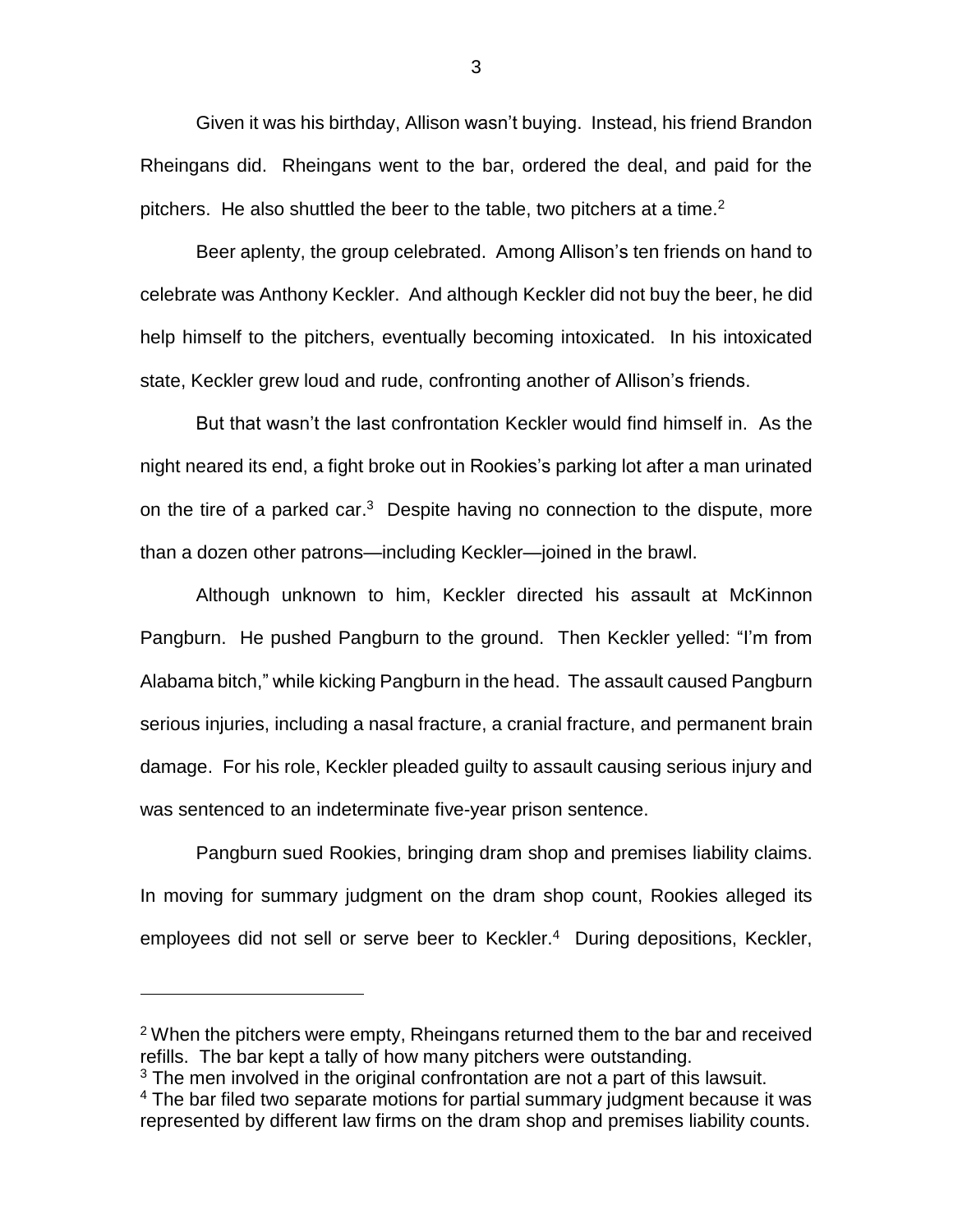others in his group, and Rookies bartenders testified that Keckler only drank from the pitchers that Rheingans bought and brought to the table. But their testimony had limitations. For instance, despite his certainty at deposition, right after the fight Keckler had memory issues as he spoke to police. And one of the bartenders acknowledged the "possibility" that she had served Keckler. 5

As for the premises liability claim, the parties focused on the bar's security. Video footage from inside the bar showed bouncers leaving their post, allowing patrons to freely exit Rookies with drinks in hand, and failing to intervene during a verbal dispute between two patrons. Rookies also moved for summary judgment on that count, alleging no breach of duty because Keckler's attack on Pangburn outside the bar was not foreseeable.

The district court granted summary judgment on both claims. Pangburn now appeals.

#### **II. Standard of Review**

 $\overline{a}$ 

We review grants of summary judgment for errors at law. *Smith v. Shagnasty's Inc.*, 688 N.W.2d 67, 71 (Iowa 2004). On appeal, we review the record in the light most favorable to the nonmoving party. *Bill Grunder's Sons Const. Inc. v. Ganzer*, 686 N.W.2d 193, 196 (Iowa 2004). If the district court correctly applied the law and there was no genuine issue of material fact, we affirm. *Id.* We consider an issue to be material if its determination affects the suit's

<sup>&</sup>lt;sup>5</sup> Aside from acknowledging that "possibility," the bartender admitted drinking on the job. Within an hour, she had five shots, as well as sips from customers' beers.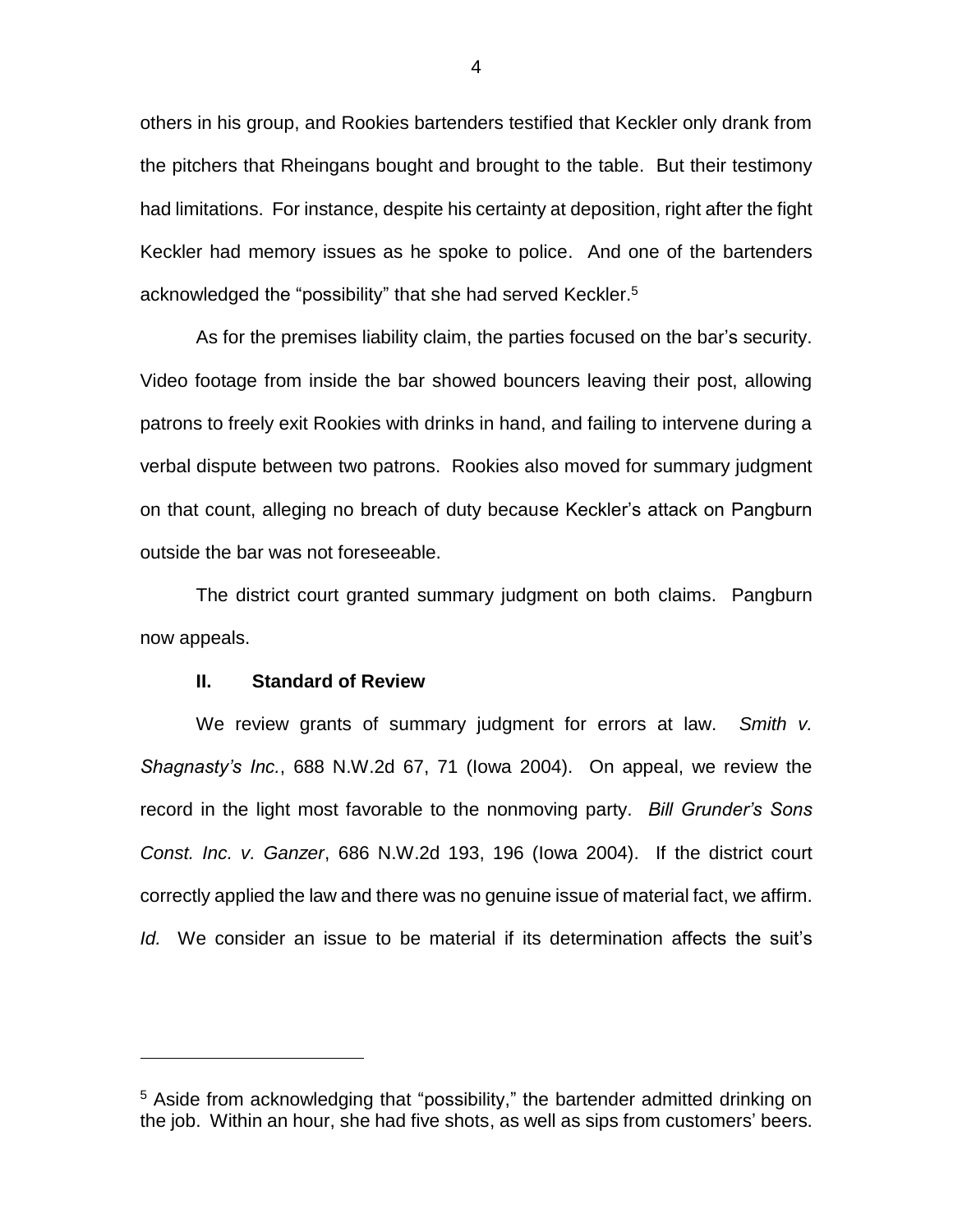outcome. *Id.* And the dispute is genuine if a reasonable jury could return a verdict for the nonmoving party. *Id.*

## **III. Analysis**

#### **A. Dram Shop**

At the heart of this dispute is the phrase "sold and served." On appeal, the parties disagree (1) on the precise meaning of "sold and served" and (2) whether there was a genuine dispute that Rookies employees sold and served alcohol to Keckler. Because the legal standard determines which facts are pertinent, we begin with the law.

The dram shop statute—a subsection of the Iowa Alcoholic Beverage Control Act—"place[s] the hand of restraint" on those authorized to sell alcohol. *Thorp v. Casey's Gen. Stores, Inc.*, 446 N.W.2d 457, 467 (Iowa 1989) (quoting *Atkins v. Baxter*, 423 N.W.2d 6, 9 (Iowa 1988)). At the time of these events, the statute provided:

Any person who is injured . . . by an intoxicated person . . . has a right of action . . . against any licensee or permittee . . . who sold and served any beer, wine, or intoxicating liquor to the intoxicated person when the licensee or permittee knew or should have known the person was intoxicated, or who sold to and served the person to a point where the licensee or permittee knew or should have known the person would become intoxicated.

Iowa Code § 123.92(1)(a) (2017).

The rest of the chapter gave context. Section 123.110 provided: "It shall not be necessary in every case to prove payment in order to prove a sale within the meaning and intent of this chapter." Section 123.3(41) defined "sale" of alcohol as including "procuring or allowing procurement for any other person." And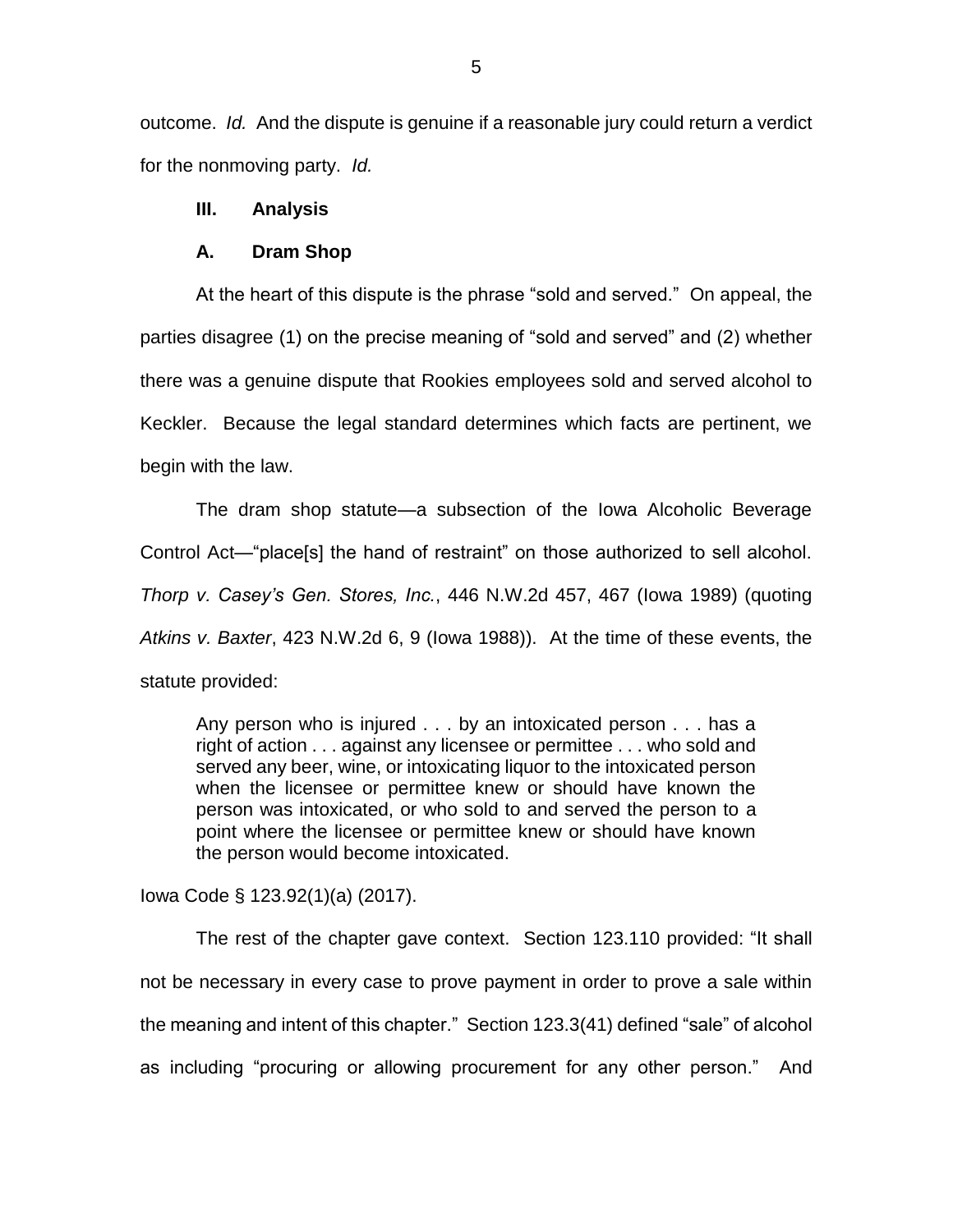section 123.1 reminded courts to construe this chapter liberally "for the protection of the welfare, health, peace, morals, and safety of the people of the state."

And based on these statutory mandates, our supreme court has allowed dram shop claims where there was only an *indirect* sale.<sup>6</sup> For example, in *Sanford v. Fillenwarth*, the court upheld a dram shop claim against a resort that sold "booze cruise" experiences. 863 N.W.2d 286, 292 (Iowa 2015). Michael Lawler bought the cruise tickets for himself, his wife, and their two adult children. *Id.* at 288. As the cruise wore on, his son, James, became intoxicated and assaulted a fellow passenger. *Id.* The district court granted summary judgment holding that, as matter of law, a "sale" had not occurred. *Id.* at 288–89. But the supreme court disagreed. *Id.* at 294. It was unbothered that Michael, not James, bought the alcohol, because the resort "had reason to know that multiple persons were staying in the room with access to and use of all the amenities [including alcohol] in exchange for . . . payment." *Id.* at 293–94. Finding that James fell "within the rubric of sale for purposes of this statute," the court reversed. *Id.* at 294.<sup>7</sup>

 $6$  It's worth noting that the legislature amended the dram shop act since the events of this case. The act now *explicitly* requires a direct sale and service. Iowa Code § 123.92 (2018) (imposing liability on establishments that "sold and served any alcoholic beverage directly to the intoxicated person, provided that the person was visibly intoxicated at the time of the sale or service"). That amended language supports our holding that the pre-2018 statute covered indirect sales and service. *See Paul v. Ron Moore Oil Co.*, 487 N.W.2d 337, 338 (Iowa 1992) ("We assume the amendment sought to accomplish some purpose and was not simply a futile exercise of legislative power.").

<sup>7</sup> The district court relied on our unpublished decision in *Hawthorne v. Estate of Krommenhoek,* No. 12-1455, 2013 WL 2637176, at \*1 (Iowa Ct. App. June 12, 2013), in which we rejected a dram shop claim because the intoxicated patron's girlfriend bought pitchers of beer for their group. Notably, that decision predated *Sanford*.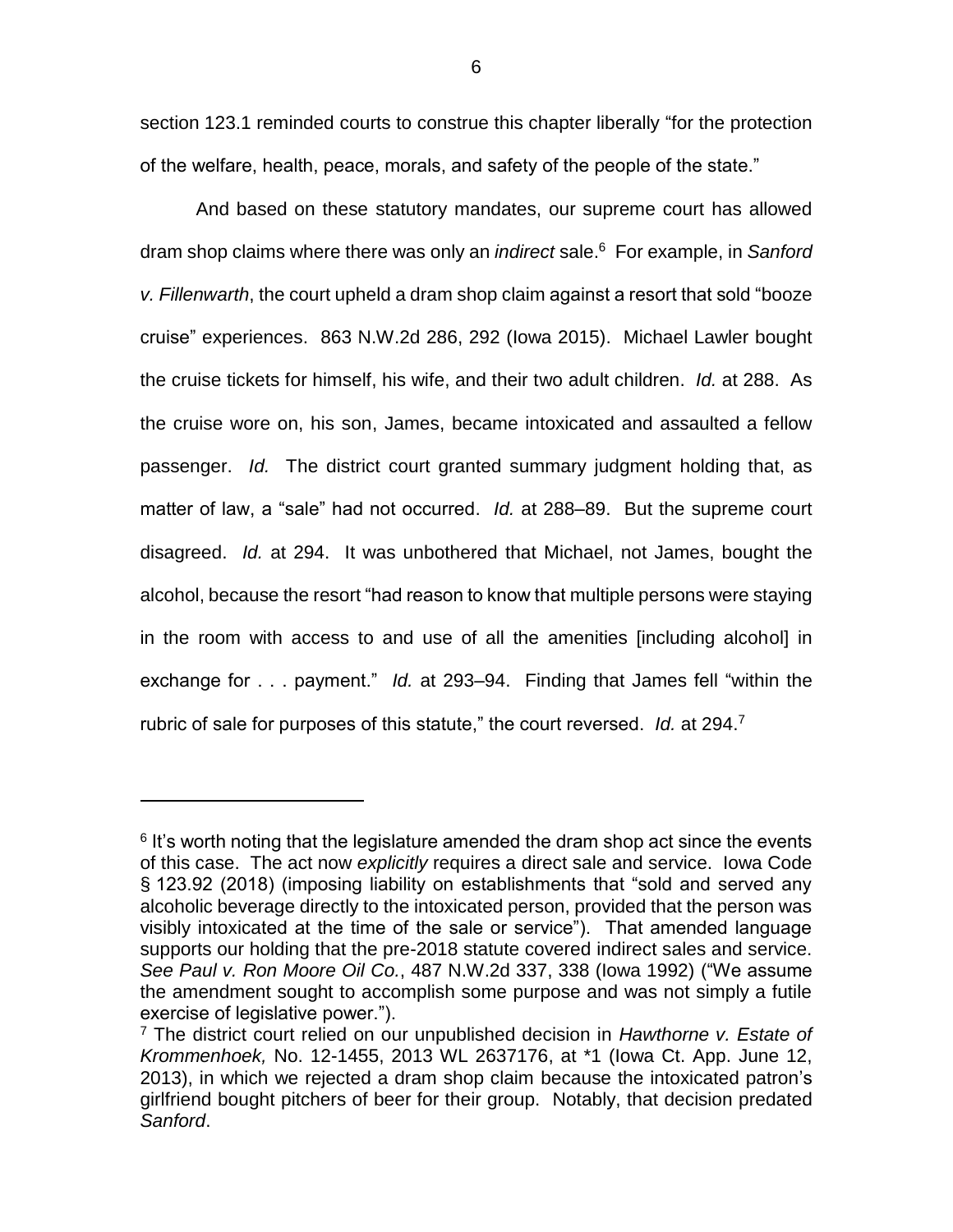Earlier, in *Smith*, the court allowed a dram shop claim to proceed although neither the injured patron nor the server identified the intoxicated party by name. 688 N.W.2d at 73–74. That the intoxicated person ("Jane Doe") was holding a bottle of beer—the same kind that the bar sold—at the time of the attack was enough to satisfy the "sold and served" requirement. *Id.* And the court never inquired into whether someone else might have bought the beer on Doe's behalf.

What's more, extending liability to indirect sales aligned with the dram shop statute's "restraint" function. The statute was meant to encourage responsible business practices. *See Sanford*, 863 N.W.2d at 291–92 ("The legislature did not want to impose liability . . . without [the licensee or permittee] tangibly benefitting . . . [like] when they profit from selling of alcoholic beverages."). Because of this purpose, the act didn't punish "purely gratuitous undertakings." *Summerhays v. Clark*, 509 N.W.2d 748, 751 (Iowa 1993). Instead, *Sanford* endorsed a "pragmatic approach to the meaning of the word 'sale,'" looking for consideration and express or implied payment. 863 N.W.2d at 291*.* And because bars derive profit even if the sale was indirect, the statute applied to patrons who drank on someone else's tab. *See Banwart v. 50th St. Sports, L.L.C.*, 910 N.W.2d 540, 543 (Iowa 2018) (allowing dram shop action where intoxicated person's bosses bought rounds for their table).

Next we consider the term "served." Rookies again argues Pangburn must have proof of *direct* service to trigger liability. Unlike "sale," the code did not define "served." So we turn to the case law.

In *Paul*, our supreme court considered the word "served" shortly after it was added to the dram shop statute. 487 N.W.2d at 338. The court believed that the

7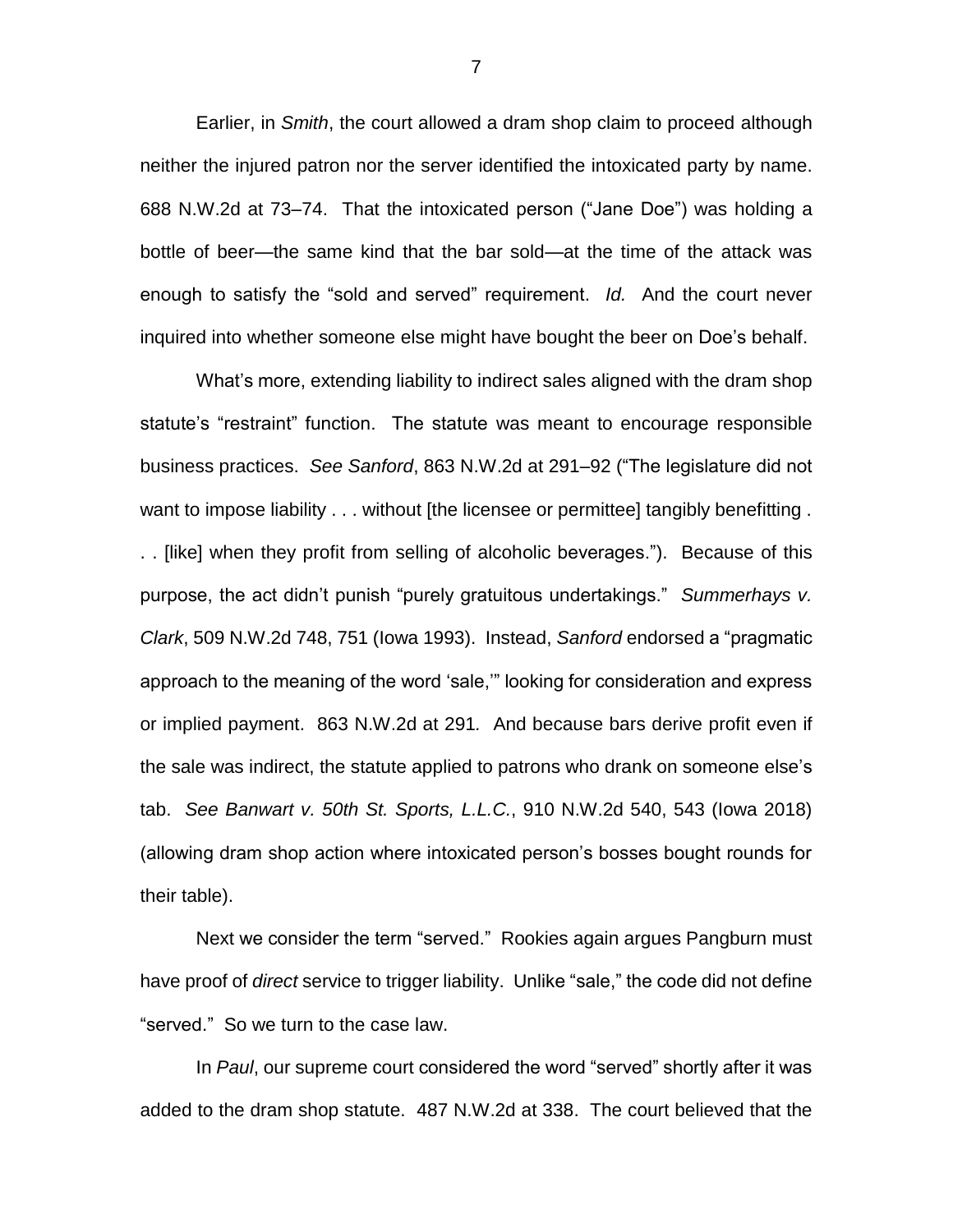legislature intended to narrow the licensees that could be found liable by excluding convenience stores that only sold alcohol. *Id*. The court held "the context within which the word 'served' is used . . . refers to service of the intoxicating beverage rather than service to the customer." *Id.* So the operative question became whether the sale was made "with the intent that [the alcohol] be consumed on the premises." *Kelly v. Sinclair*, 476 N.W.2d 341, 346 (Iowa 1991), *abrogated on other grounds by Thompson v. Kaczinski*, 774 N.W.2d 829, 836 (Iowa 2009). Because Rookies sold the pitchers with the intent that they be consumed on the premises, the "service" element is satisfied.<sup>8</sup>

Having determined that the phrase "sold and served" required neither direct sale nor direct service, we turn to the facts before the district court. Keckler and about nine other friends patronized Rookies for over four hours. During that span, their friend Rheingans bought the 21-for-\$21 deal twice, ordering the equivalent of forty-two pitchers of beer.<sup>9</sup> True, Rheingans paid for the beer. But it's undisputed that Keckler partook. Another friend testified she saw him "walking around the bar" holding "two pitchers in his hand at once." And Keckler admitted in his deposition that he was "obviously intoxicated."

Given these undisputed facts, Pangburn presented a genuine issue of material fact whether Rookies employees sold and served beer to Keckler when they knew or reasonably should have known that he was intoxicated or would

<sup>&</sup>lt;sup>8</sup> We also note the bartender's acknowledgment in her deposition that she may have served Keckler alcohol.

 $9$  Forty-two thirty-two-ounce pitchers equals: 1,344 ounces of beer, 112 standard cans, 84 pints, or 10.5 gallons.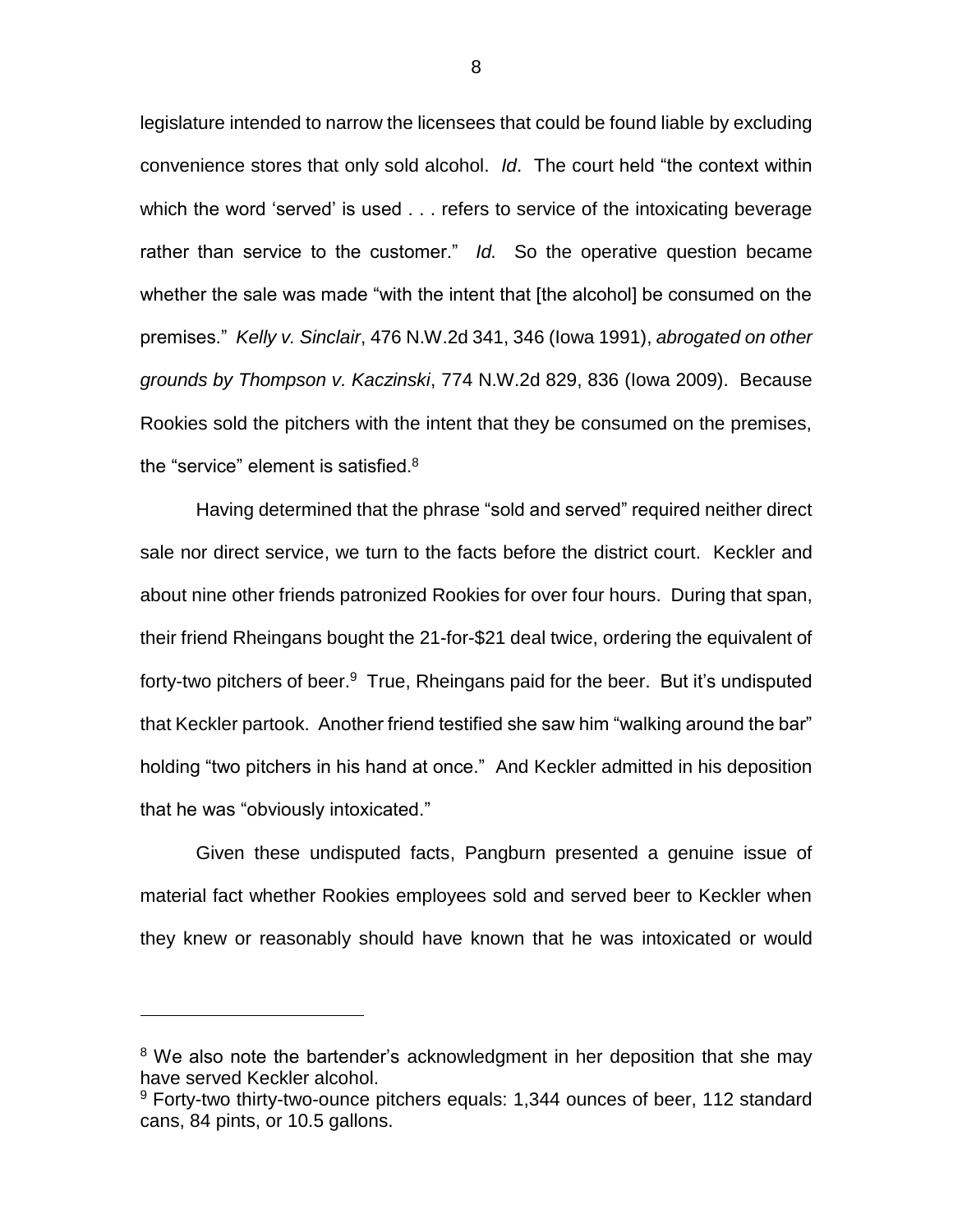become intoxicated. So the district court erred in granting summary judgment on dram shop liability. We reverse and remand on that claim.

## **B. Premises Liability**

 $\overline{a}$ 

Beyond the dram shop claim, Pangburn challenges the grant of summary judgment on his premises liability action. His negligence claim requires proof of four elements: (1) a duty to conform to a standard of conduct to protect others, (2) a failure to conform to that standard, (3) factual cause and scope of liability, and (4) damages. *See Thompson*, 774 N.W.2d at 839 (adopting formulation from Restatement (Third) of Torts: Liability for Physical and Emotional Harm).

Rookies concedes it owed a special duty of care to Pangburn as a patron. *See Hoyt v. Gutterz Bowl & Lounge L.L.C.*, 829 N.W.2d 772, 775 (Iowa 2013). But it emphasizes "taverns are not insurers of patrons' safety against third-person criminal attacks." *See id*. at 777. From there, Rookies contends the district court was correct in finding, as matter of law, it did not fail to exercise reasonable care. In that reasonable care analysis, Rookies focuses on foreseeability.<sup>10</sup> It argues the injuries to Pangburn were not foreseeable because the fight occurred in the parking lot and the record revealed no proof that Pangburn and Keckler interacted inside the bar.

To counter, Pangburn argues "only in exceptional cases should the foreseeability issue be determined as a matter of law." *See id.* at 775

 $10$  "[T]he assessment of the foreseeability of a risk' is no longer part of the duty analysis in evaluating a tort claim, and instead is to be considered when the fact finder decides whether a defendant has failed to exercise reasonable care." *Hoyt*, 829 N.W.2d at 774 (quoting *Thompson*, 774 N.W.2d at 835). Foreseeability is also relevant in the scope-of-liability determination. *Id*. at 781.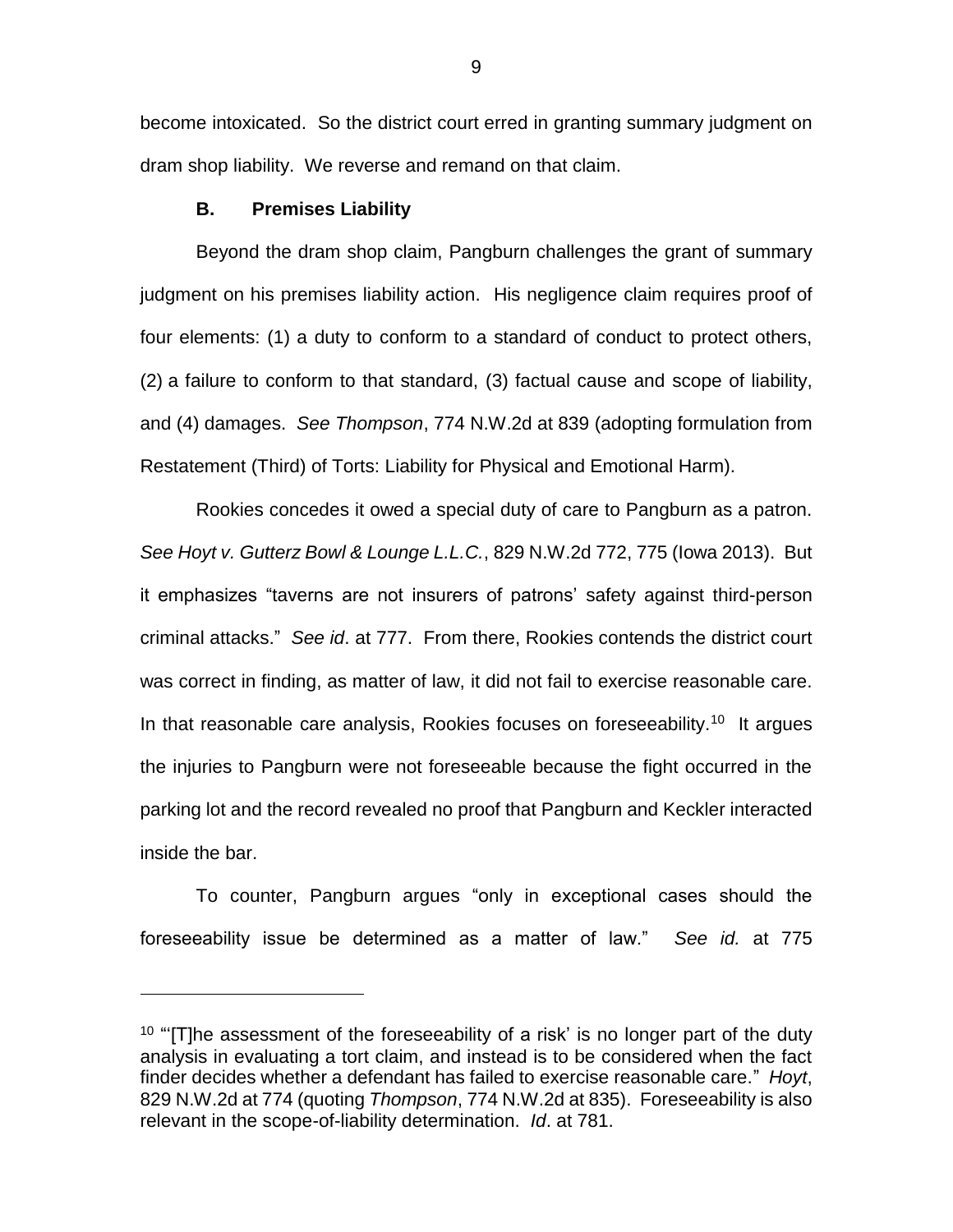("[A]ssessment of foreseeability should be allocated to the fact finder, as part of its determination of whether appropriate care has been exercised in any given scenario."). And he insists Rookies security failed to prevent the altercation, highlighting Keckler's obvious intoxication and that Rookies staff was inattentive.

On that last point, the district court agreed that Rookies staff did not follow the bar's own policies. Yet the court reduced its analysis to the differences from the summary judgment record in *Hoyt*, finding "the facts at hand are a dramatic departure from the facts that shaped that outcome." The court noted Hoyt had a pre-existing conflict with the third-party attacker and their dispute started inside the bar. *Hoyt*, 829 N.W.2d at 773. By contrast, Keckler and Pangburn were strangers until they fought in the parking lot.

Pangburn blasts the court's reasoning, submitting that "foreseeability does not require that the parties have a prior altercation or relationship." We agree the facts in *Hoyt* are not a prerequisite for finding premises liability. Under the Restatement (Third) a defendant may be held liable for the actions of a third party if the defendant's lack of reasonable care "combines with or permits" the improper conduct of the third party. Restatement (Third) of Torts: Liab. for Physical and Emotional Harm § 19, at 215; *see Brokaw v. Winfield-Mt. Union Cmty. Sch. Dist*., 788 N.W.2d 386, 391 (Iowa 2010). Section 19 supplies scenarios showing how a defendant's conduct may contribute to the likelihood of injury by a third person:

For example, the defendant's conduct may make available to the third party the instrument eventually used by the third party in inflicting harm; or that conduct may bring the plaintiff to a location where the plaintiff is exposed to third-party misconduct; or that conduct may bring the third party to a location that enables the third party to inflict harm on the plaintiff; or the defendant's business operations may create a physical environment where instances of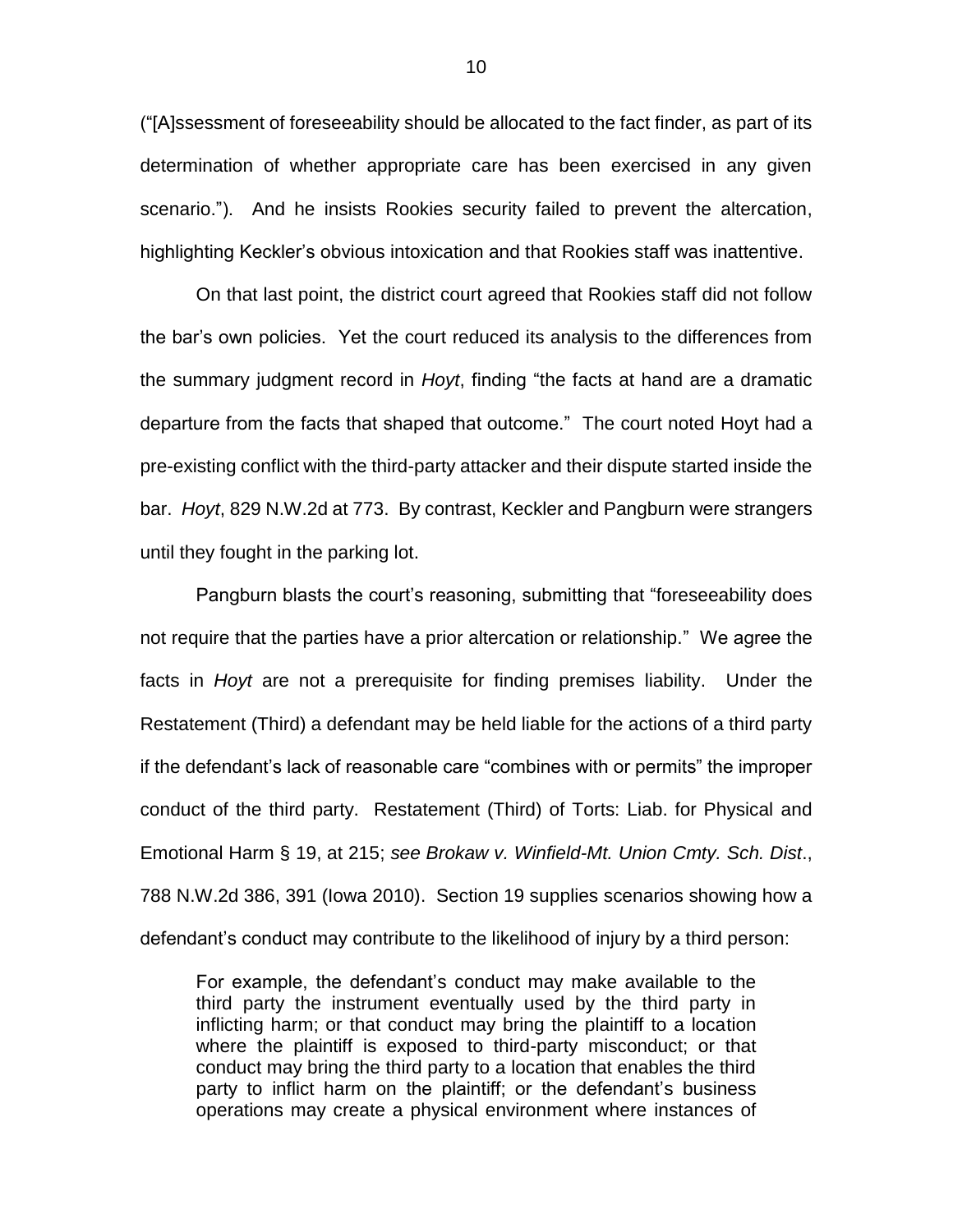misconduct are likely to take place; or the defendant's conduct may inadvertently give the third party a motive to act improperly.

Restatement (Third) § 19 cmt. e, at 218.

 $\overline{a}$ 

Seizing on those concepts, Pangburn contends Rookies's business operations created a physical environment where Keckler's misconduct was likely to occur. In his words, "ignoring what is taking place in and around the place of business is not an affirmative defense to the question of foreseeability, particularly following a night of several young people binge drinking in a bar that allowed and encouraged the binge drinking to take place."

Granted, a bar "may play a role in creating the risk." *Hoyt*, 829 N.W.2d at 778 n.6. But it must be a risk that creates a setting where instances of misconduct are *likely* to take place. *See* Restatement (Third) § 19 cmt. g, at 220 ("[T]he law itself must take care to avoid requiring excessive precautions of actors relating to harms that are immediately due to the improper conduct of third parties, even when that improper conduct can be regarded as somewhat foreseeable.").

Searching for that likelihood of third-party misconduct, Pangburn points to the bar staff's lack of vigilance. As an example, he suggests staff failed to intervene when two patrons got into a dispute inside the bar just before midnight. But the video footage undercuts this claim. True, two patrons appeared to have a disagreement.<sup>11</sup> But the encounter included fleeting, if any, physical contact and resolved itself without intervention. Next, Pangburn points to Keckler's

<sup>&</sup>lt;sup>11</sup> Neither Keckler nor Pangburn were involved in this argument. And though possible, there's no indication that the two disputing patrons were involved in the parking-lot melee later that evening.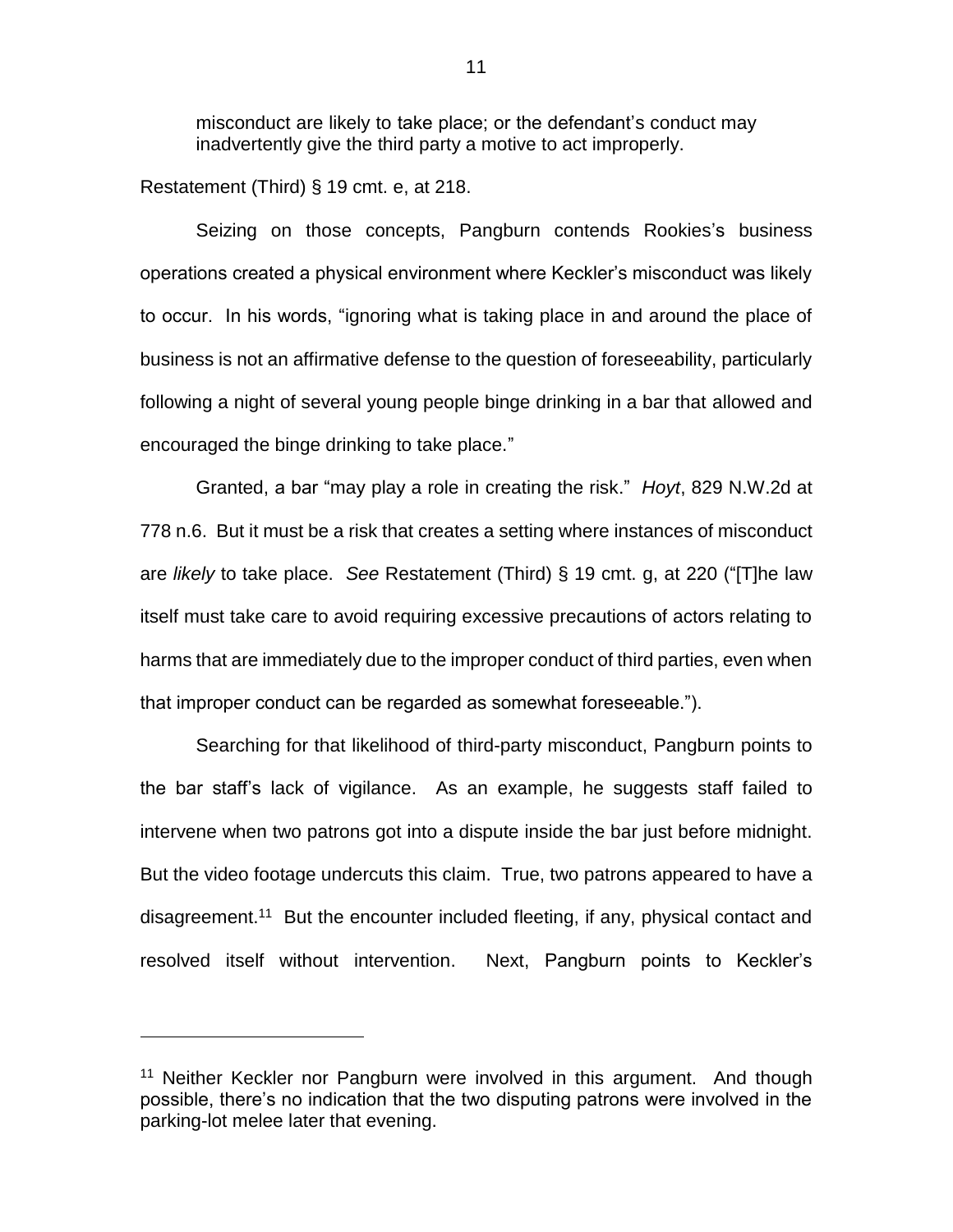intoxication, leading him to glad-hand and hug a bouncer whom he never met before. But bar patrons with lowered inhibitions are far from unusual. While Pangburn offered evidence Keckler was loud and rude to another member of the birthday group, the record does not show Keckler was acting aggressively. Neither the staff's inattentiveness nor Keckler's behavior inside the bar supported Pangburn's theory that Rookies's business operation promoted the likelihood of injury by a third person.

Before concluding, we turn to Pangburn's argument that the bar failed to "deescalate the situation" in its parking lot. He contends as tensions were rising outside, the bouncers were not at their post. He asserts "[t]he activity leading up to the assault lasted approximately [seven] minutes; in other words, there was about [seven]-minutes worth of people gathering right outside the main entrance and people seemingly discussing the incident that caused the fight." Trouble is that Pangburn's brief fails to include "references to the pertinent parts of the record" in support of those assertions. Because his omission violates Iowa Rules of Appellate Procedure 6.903(2)(g)(3) and 6.904(4), we find Pangburn waived that portion of his argument.

But even if we could consider whether Rookies failed to exercise reasonable care in supervising its parking lot, no evidence in the summary judgment record supports that theory. Nothing in the record connects any danger brewing outside to the bouncers' absence from their post.<sup>12</sup> And what is presented is too

<sup>12</sup> Our record includes only surveillance video from *inside* Rookies. The camera angle captured just a small portion of the parking lot through the front door. Neither the brawl nor the crowd is ever in frame; only a parked car, patrons entering and